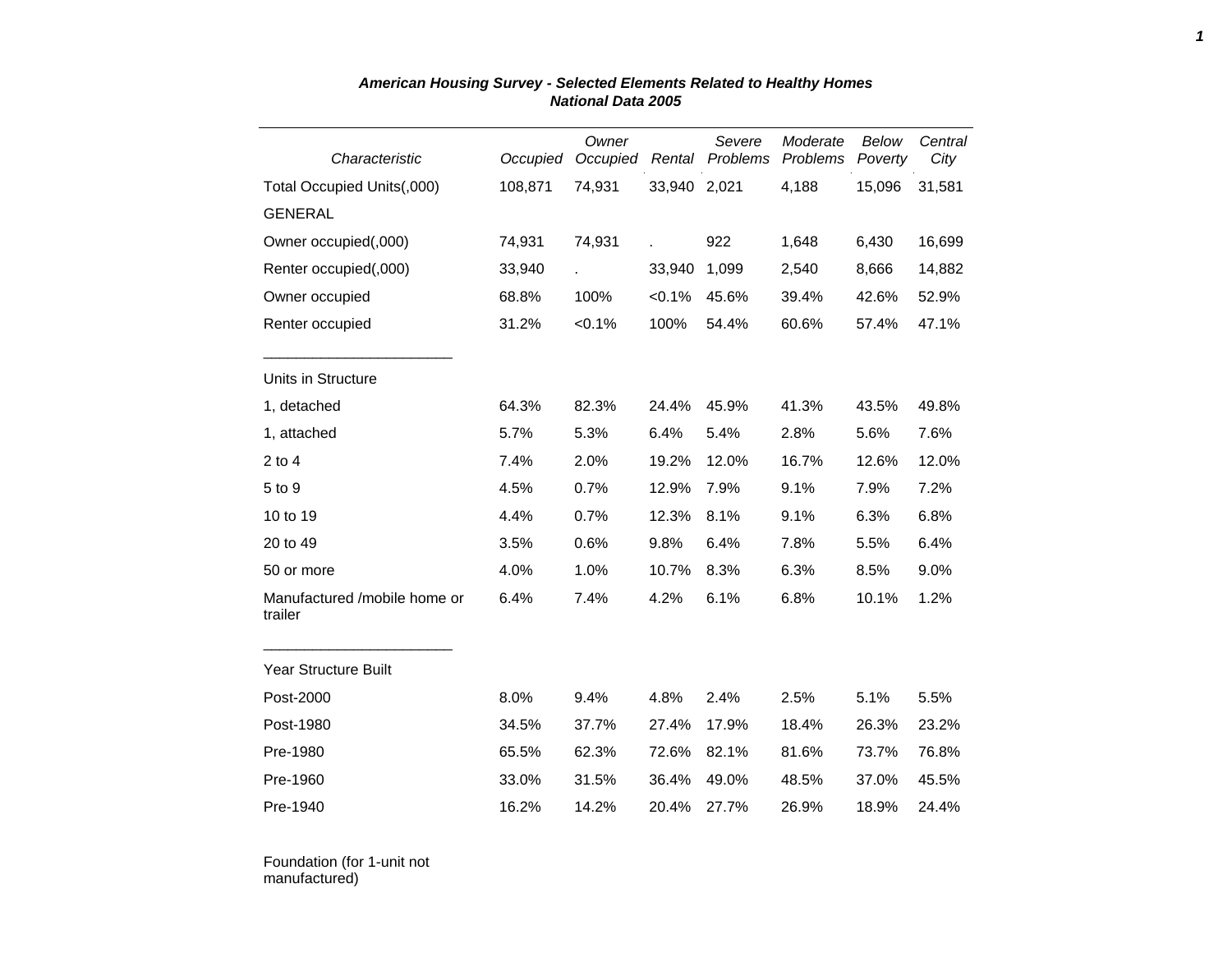| Characteristic                                                                                                                                                                                                                                                                                  | Occupied | Owner<br>Occupied Rental |                                                   | Severe<br>Problems       | Moderate<br>Problems | Below<br>Poverty         | Central<br>City |
|-------------------------------------------------------------------------------------------------------------------------------------------------------------------------------------------------------------------------------------------------------------------------------------------------|----------|--------------------------|---------------------------------------------------|--------------------------|----------------------|--------------------------|-----------------|
| 1-Unit not manufactured(,000)                                                                                                                                                                                                                                                                   | 76,154   | 65,675                   | 10,479                                            | 1,037                    | 1,849                | 7,410                    | 18,146          |
| With a basement under all of<br>house                                                                                                                                                                                                                                                           | 32.8%    | 34.4%                    | 22.6%                                             | 31.6%                    | 15.5%                | 27.8%                    | 32.5%           |
| With a basement under part of<br>house                                                                                                                                                                                                                                                          | 11.5%    | 11.9%                    | 8.5%                                              | 11.5%                    | 7.2%                 | 8.1%                     | 8.1%            |
| With a crawl space                                                                                                                                                                                                                                                                              | 25.0%    | 23.8%                    | 32.4%                                             | 34.1%                    | 58.3%                | 33.3%                    | 24.0%           |
| On a concrete slab                                                                                                                                                                                                                                                                              | 30.2%    | 29.4%                    | 35.3%                                             | 21.1%                    | 18.6%                | 29.9%                    | 34.8%           |
| In some other way                                                                                                                                                                                                                                                                               | 0.5%     | 0.4%                     | 1.2%                                              | 1.7%                     | 0.5%                 | 0.9%                     | 0.5%            |
|                                                                                                                                                                                                                                                                                                 |          |                          |                                                   |                          |                      |                          |                 |
| <b>EXTERIOR</b>                                                                                                                                                                                                                                                                                 |          |                          |                                                   |                          |                      |                          |                 |
| <b>External Building Conditions (non</b><br>multiunit)                                                                                                                                                                                                                                          |          |                          |                                                   |                          |                      |                          |                 |
| Sagging roof                                                                                                                                                                                                                                                                                    | 2.1%     | 1.9%                     | 3.8%                                              | 8.7%                     | 11.3%                | 4.0%                     | 2.4%            |
| Missing roofing material                                                                                                                                                                                                                                                                        | 3.5%     | 3.3%                     | 4.7%                                              | 10.3%                    | 11.7%                | 5.4%                     | 4.3%            |
| Hole in roof                                                                                                                                                                                                                                                                                    | 1.7%     | 1.4%                     | 3.5%                                              | 8.3%                     | 10.7%                | 3.7%                     | 2.3%            |
| Missing bricks, siding, other<br>outside wall material                                                                                                                                                                                                                                          | 2.6%     | 2.1%                     | 5.3%                                              | 9.4%                     | 13.6%                | 5.6%                     | 3.0%            |
| Sloping outside walls                                                                                                                                                                                                                                                                           | 1.3%     | 0.9%                     | 3.1%                                              | 7.2%                     | 9.4%                 | 2.7%                     | 1.5%            |
| Boarded up windows                                                                                                                                                                                                                                                                              | 0.8%     | 0.6%                     | 2.0%                                              | 4.4%                     | 5.5%                 | 2.5%                     | 1.0%            |
| Broken windows                                                                                                                                                                                                                                                                                  | 3.6%     | 3.0%                     | 7.1%                                              | 10.4%                    | 17.3%                | 6.6%                     | 4.2%            |
| Bars on windows                                                                                                                                                                                                                                                                                 | 2.8%     | 2.5%                     | 4.2%                                              | 4.8%                     | 6.7%                 | 4.7%                     | 8.2%            |
| Foundation crumbling or has open 2.4%<br>crack or hole                                                                                                                                                                                                                                          |          | 2.1%                     | 4.2%                                              | 8.4%                     | 10.7%                | 4.0%                     | 3.1%            |
| None of the above                                                                                                                                                                                                                                                                               | 84.3%    | 85.7%                    | 76.1%                                             | 70.3%                    | 55.0%                | 75.9%                    | 77.6%           |
| $\mathbf{r}$ at $\mathbf{r}$ and $\mathbf{r}$ and $\mathbf{r}$ and $\mathbf{r}$ and $\mathbf{r}$ and $\mathbf{r}$ and $\mathbf{r}$ and $\mathbf{r}$ and $\mathbf{r}$ and $\mathbf{r}$ and $\mathbf{r}$ and $\mathbf{r}$ and $\mathbf{r}$ and $\mathbf{r}$ and $\mathbf{r}$ and $\mathbf{r}$ and |          | $\sim$ $\sim$ $\sim$     | $\overline{\phantom{a}}$ $\overline{\phantom{a}}$ | $\overline{\phantom{a}}$ | $\sim$ $\sim$        | $\overline{\phantom{a}}$ | $00 - 70$       |

| None of the above                        | 84.3% | 85.7% | 76.1% 70.3% |       | 55.0% | 75.9%    | 77.6% |
|------------------------------------------|-------|-------|-------------|-------|-------|----------|-------|
| None of the above (excluding bars) 86.4% |       | 87.6% | 79.0%       | 72.0% | 58.2% | 79.2%    | 83.7% |
| Water Leakage During Last 12<br>Months   |       |       |             |       |       |          |       |
| With leakage from outside<br>structure   | 10.9% | 11.3% | 9.8%        | 18.6% | 27.6% | $10.2\%$ | 11.1% |
| Roof                                     | 5.7%  | 5.8%  | 5.4%        | 12.0% | 18.4% | $6.0\%$  | 6.1%  |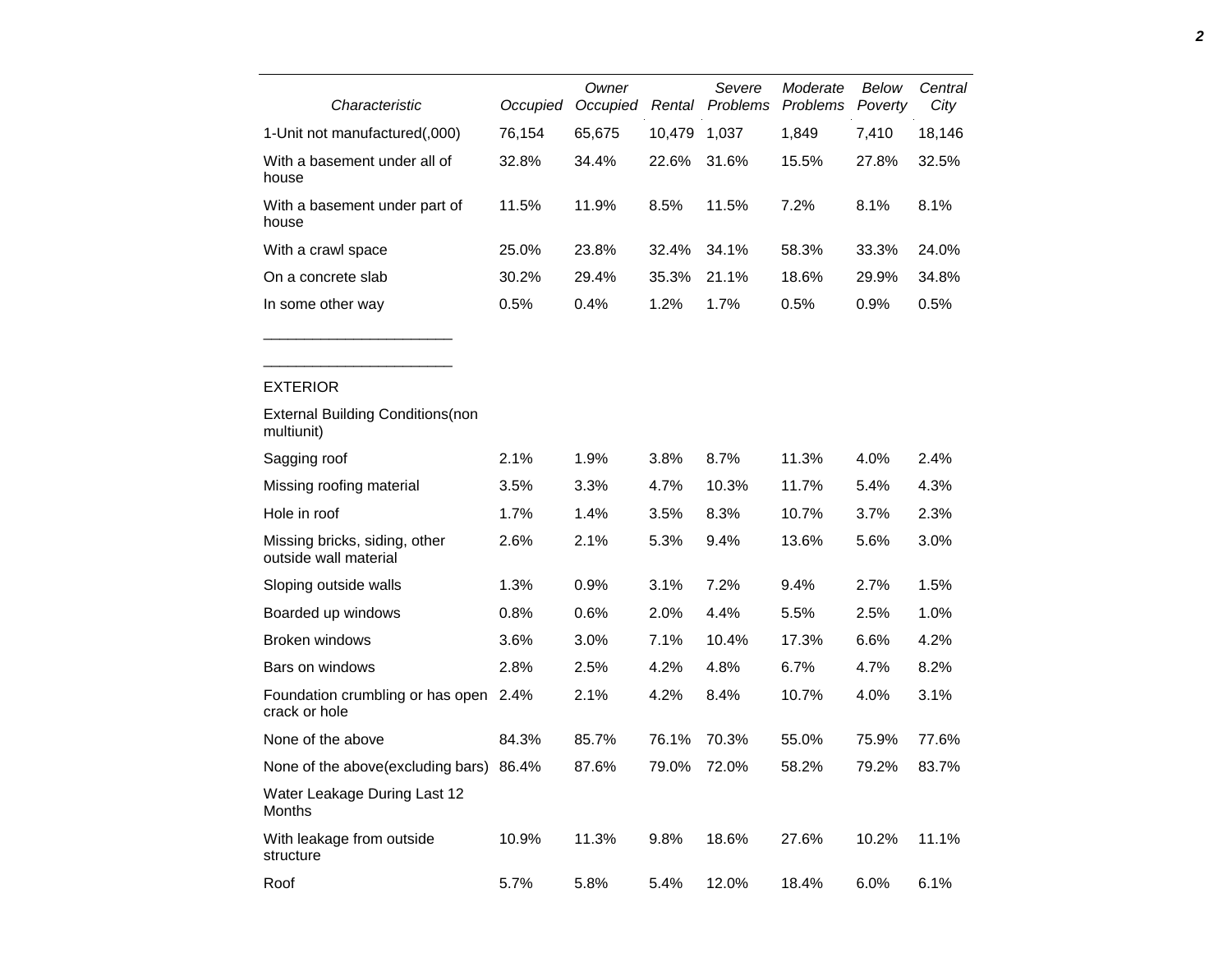| Characteristic                                          | Owner<br>Occupied<br>Occupied |      | Severe<br>Rental Problems | Moderate<br><b>Problems</b> | Below<br>Poverty | Central<br>City |      |
|---------------------------------------------------------|-------------------------------|------|---------------------------|-----------------------------|------------------|-----------------|------|
| <b>Basement</b> leak                                    | 3.5%                          | 4.3% | 1.8%                      | 4.4%                        | 5.0%             | 2.2%            | 2.9% |
| Walls, closed windows, or doors<br>leak                 | 2.4%                          | 2.2% | 2.9%                      | 7.1%                        | 9.1%             | 2.8%            | 2.9% |
| Other or Unknown exterior Leak                          | 1.2%                          | 1.2% | 1.4%                      | 2.4%                        | 4.7%             | 1.0%            | 1.2% |
| <b>INTERIOR</b>                                         |                               |      |                           |                             |                  |                 |      |
| Damage                                                  |                               |      |                           |                             |                  |                 |      |
| Holes in floors                                         | 0.9%                          | 0.7% | 1.4%                      | 5.4%                        | 8.2%             | 2.0%            | 1.1% |
| Open cracks or holes                                    | 4.8%                          | 3.7% | 7.2%                      | 13.9%                       | 29.0%            | 7.6%            | 6.2% |
| Broken plaster or peeling paint                         | 2.0%                          | 1.4% | 3.4%                      | 7.5%                        | 18.9%            | 3.5%            | 3.2% |
| Water Leakage During Last 12<br>Months                  |                               |      |                           |                             |                  |                 |      |
| With leakage from inside structure                      | 8.4%                          | 7.0% | 11.4%                     | 16.0%                       | 26.9%            | 9.6%            | 9.7% |
| Fixtures backed up or overflowed                        | 2.7%                          | 2.2% | 3.7%                      | 7.3%                        | 10.3%            | 3.1%            | 3.1% |
| Pipes leaked                                            | 3.7%                          | 2.7% | 5.9%                      | 9.2%                        | 15.4%            | 5.0%            | 4.5% |
| Broken water heater                                     | 0.9%                          | 1.0% | 0.8%                      | 2.1%                        | 3.0%             | 0.8%            | 0.8% |
| Other or Unknown                                        | 2.2%                          | 1.9% | $3.0\%$                   | 4.1%                        | 7.8%             | 2.2%            | 2.6% |
|                                                         |                               |      |                           |                             |                  |                 |      |
| Rodents                                                 |                               |      |                           |                             |                  |                 |      |
| Signs of rats in last 3 mon.                            | 0.9%                          | 0.7% | 1.3%                      | 4.6%                        | 4.2%             | 1.5%            | 1.4% |
| Signs of mice in last 3 mon.                            | 5.7%                          | 5.3% | 6.6%                      | 12.1%                       | 12.4%            | 7.3%            | 6.0% |
| Signs of rodents, not sure which<br>kind in last 3 mon. | 0.3%                          | 0.2% | 0.5%                      | 1.0%                        | 0.8%             | 0.6%            | 0.5% |

\_\_\_\_\_\_\_\_\_\_\_\_\_\_\_\_\_\_\_\_\_\_\_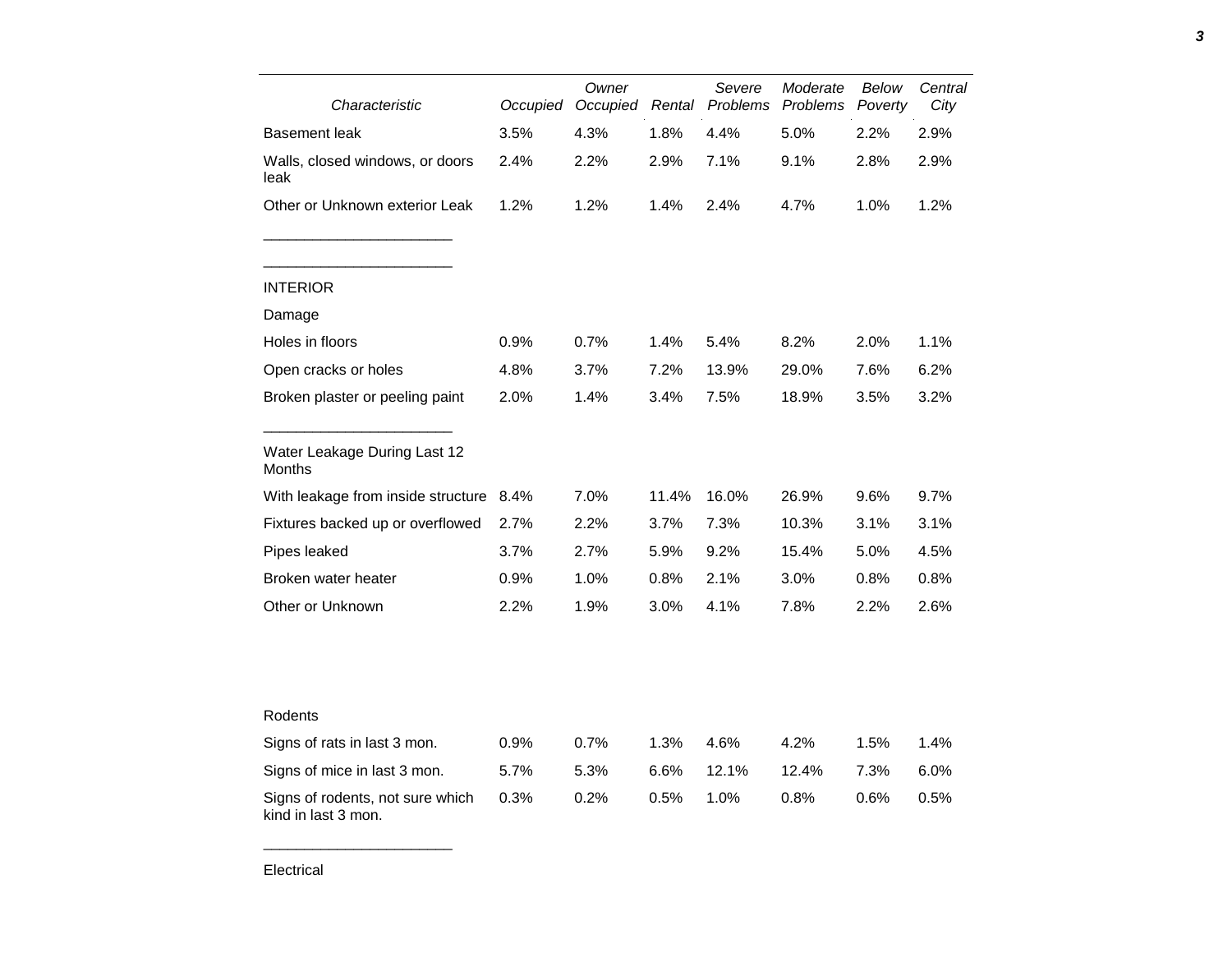| Characteristic                                            | Occupied  | Owner<br>Occupied | Rental | Severe<br>Problems | Moderate<br>Problems | Below<br>Poverty | Central<br>City |
|-----------------------------------------------------------|-----------|-------------------|--------|--------------------|----------------------|------------------|-----------------|
| No electrical wiring                                      | $< 0.1\%$ | 0.1%              | < 0.1% | 1.5%               | < 0.1%               | 0.1%             | $< 0.1\%$       |
| <b>Exposed wiring</b>                                     | 0.6%      | 0.6%              | 0.7%   | 1.9%               | 1.5%                 | 1.1%             | 0.6%            |
| Rooms without electric outlets                            | 1.5%      | 1.3%              | 1.9%   | 6.4%               | 3.3%                 | 2.4%             | 1.8%            |
| Fuses/breakers blown in last 3<br>mon.                    | 9.1%      | 9.0%              | 9.3%   | 17.6%              | 14.3%                | 7.7%             | 9.7%            |
| Sanitation                                                |           |                   |        |                    |                      |                  |                 |
| Lacking complete kitchen facilities                       | 1.6%      | 0.3%              | 4.2%   | 7.4%               | 36.9%                | 3.2%             | 2.6%            |
| Lacking some or all plumbing<br>facilities                | 1.2%      | 0.9%              | 1.9%   | 64.2%              | < 0.1%               | 2.4%             | 1.7%            |
| Water not safe to drink                                   | 9.2%      | 7.2%              | 13.7%  | 14.4%              | 18.3%                | 12.4%            | 11.8%           |
| Water stoppage in last 3 mon.                             | 3.2%      | 2.6%              | 4.6%   | 6.3%               | 7.7%                 | 3.7%             | 3.6%            |
| No flush toilets working some time<br>in last 3 mon.      | 2.0%      | 1.1%              | 4.0%   | 5.4%               | 10.1%                | 3.5%             | 2.6%            |
| With sewage disposal breakdowns 1.2%<br>in last 3 mon.    |           | 1.0%              | 1.7%   | 3.0%               | 4.1%                 | 1.5%             | 1.4%            |
| Septic tank, cesspool, chemical<br>toilet                 | 20.4%     | 26.0%             | 7.9%   | 15.2%              | 17.1%                | 16.5%            | 1.3%            |
| With septic tank or cesspool<br>breakdowns in last 3 mon. | 0.3%      | 0.3%              | 0.2%   | 0.8%               | 0.6%                 | 0.3%             | $< 0.1\%$       |
| <b>HEATING/FUEL</b>                                       |           |                   |        |                    |                      |                  |                 |
| <b>Main Heating Equipment</b>                             |           |                   |        |                    |                      |                  |                 |
| Warm-air furnace                                          | 62.7%     | 67.3%             | 52.5%  | 46.5%              | 35.2%                | 55.4%            | 60.1%           |
| Steam or hot water system                                 | 11.8%     | 10.3%             | 15.2%  | 21.1%              | 11.7%                | 12.6%            | 16.5%           |
| Electric heat pump                                        | 11.5%     | 12.1%             | 10.0%  | 6.8%               | 5.8%                 | 9.6%             | 9.1%            |
| Built-in electric units                                   | 4.3%      | 2.8%              | 7.6%   | 5.6%               | 5.5%                 | 5.9%             | 3.7%            |
| Floor, wall, or other built-in hot air<br>without ducts   | 4.7%      | 2.9%              | 8.6%   | 6.8%               | 6.2%                 | 7.1%             | 6.5%            |
| Room heaters with flue                                    | 1.2%      | 1.0%              | 1.6%   | 2.4%               | 1.4%                 | 2.1%             | 0.9%            |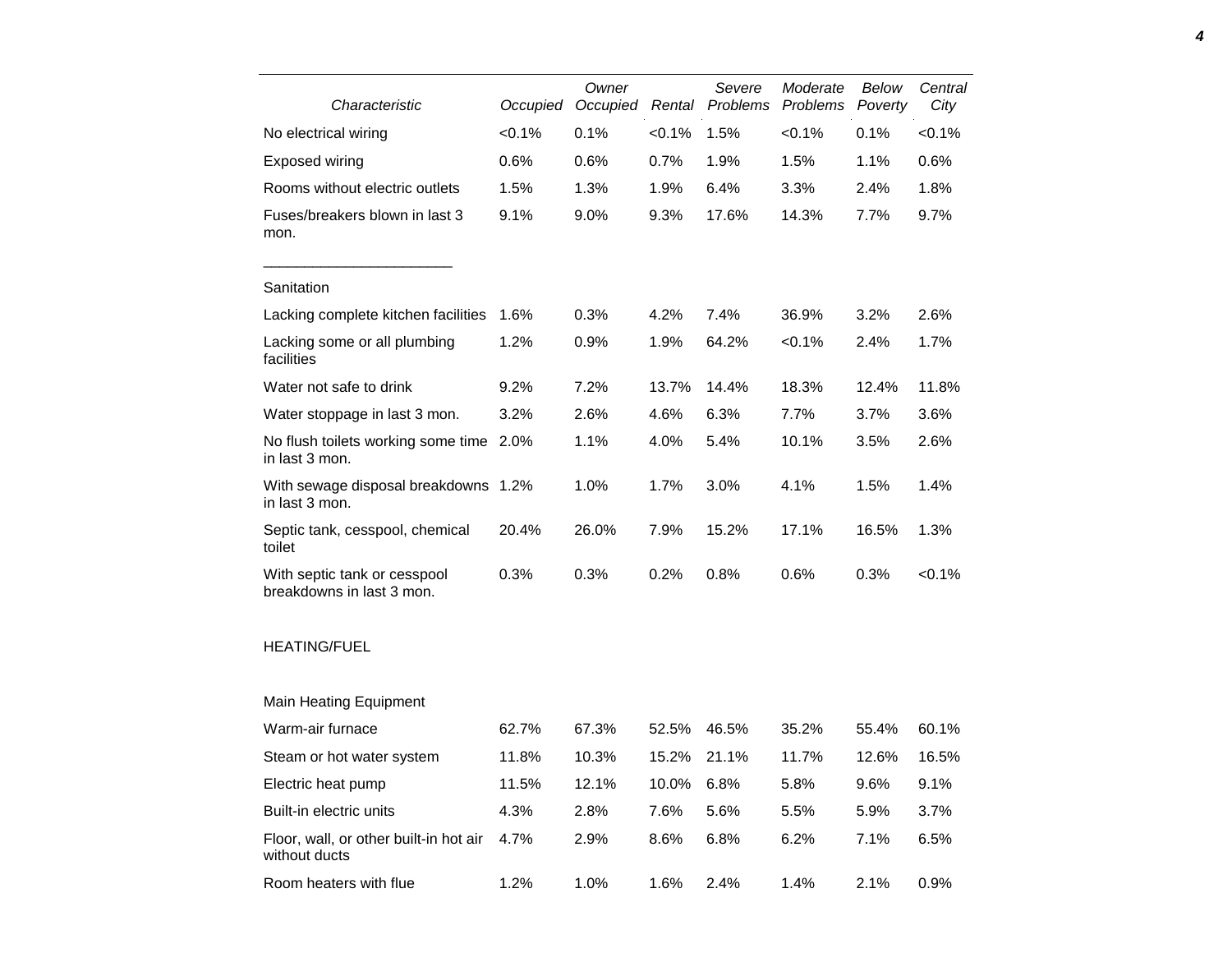| Characteristic                                              | Occupied | Owner<br>Occupied | Rental    | Severe<br>Problems | Moderate<br>Problems | Below<br>Poverty | Central<br>City |
|-------------------------------------------------------------|----------|-------------------|-----------|--------------------|----------------------|------------------|-----------------|
| Room heaters without flue                                   | 1.2%     | 1.2%              | 1.3%      | 2.7%               | 30.4%                | 2.7%             | 1.1%            |
| Portable electric heaters                                   | 0.8%     | 0.6%              | 1.4%      | 2.6%               | 1.6%                 | 1.8%             | 1.0%            |
| <b>Stoves</b>                                               | 0.8%     | 1.0%              | 0.5%      | 2.5%               | 0.7%                 | 1.2%             | $< 0.1\%$       |
| Fireplace with inserts                                      | 0.1%     | 0.2%              | < 0.1%    | $< 0.1\%$          | 0.1%                 | 0.1%             | < 0.1%          |
| Fireplace without inserts                                   | 0.1%     | 0.1%              | $< 0.1\%$ | 0.2%               | 0.1%                 | < 0.1%           | < 0.1%          |
| Other                                                       | 0.3%     | 0.2%              | 0.4%      | 0.7%               | 0.4%                 | 0.5%             | 0.4%            |
| No heating equipment                                        | 0.4%     | 0.3%              | 0.6%      | 1.5%               | 0.8%                 | 0.6%             | 0.6%            |
| Cooking stove                                               | 0.1%     | 0.1%              | 0.2%      | 0.7%               | 0.2%                 | 0.2%             | 0.2%            |
| <b>Water Heating Fuel</b>                                   |          |                   |           |                    |                      |                  |                 |
| Electricity                                                 | 39.4%    | 37.2%             | 44.1%     | 35.5%              | 39.8%                | 45.8%            | 29.7%           |
| Gas, LP/bottled gas                                         | 55.4%    | 57.9%             | 49.9%     | 53.7%              | 55.6%                | 49.2%            | 63.9%           |
| Fuel oil                                                    | 4.9%     | 4.6%              | 5.7%      | 10.1%              | 4.5%                 | 4.7%             | 6.1%            |
| Kerosene or other liquid fuel                               | < 0.1%   | < 0.1%            | $< 0.1\%$ | < 0.1%             | 0.1%                 | $< 0.1\%$        | $< 0.1\%$       |
| Other                                                       | 0.3%     | 0.3%              | 0.3%      | 0.6%               | 0.1%                 | 0.3%             | 0.3%            |
| Clothes Dryer(,000)                                         | 86,169   | 70,348            | 15,821    | 1,060              | 2,193                | 8,541            | 20,176          |
| Have Clothes Dryer                                          | 79.1%    | 93.9%             | 46.6%     | 52.5%              | 52.4%                | 56.6%            | 63.9%           |
| Electricity                                                 | 77.1%    | 75.2%             | 85.5%     | 76.2%              | 82.8%                | 83.4%            | 73.2%           |
| Gas, LP gas (liquid propane)                                | 22.9%    | 24.8%             | 14.5%     | 23.4%              | 17.2%                | 16.5%            | 26.8%           |
| Other                                                       | < 0.1%   | < 0.1%            | 0.1%      | 0.3%               | < 0.1%               | 0.1%             | $< 0.1\%$       |
| <b>Heating Problems</b>                                     |          |                   |           |                    |                      |                  |                 |
| Uncomfortably cold for 24 hours or 7.4%<br>more last winter |          | 5.9%              | 11.0%     | 40.4%              | 17.6%                | 10.5%            | 9.1%            |
| Heating equipment breakdowns                                | 2.2%     | 1.7%              | 3.3%      | 33.0%              | 2.5%                 | 2.8%             | 2.9%            |
| Other causes                                                | 4.6%     | 4.0%              | 5.9%      | 8.1%               | 12.7%                | 6.7%             | 5.2%            |
| Utility interruption                                        | 1.5%     | 1.7%              | 0.9%      | 1.4%               | 1.8%                 | 1.3%             | 1.1%            |
| Inadequate heating capacity                                 | 0.9%     | 0.5%              | 1.9%      | 3.2%               | 4.9%                 | 2.1%             | 1.4%            |
| Inadequate insulation                                       | 0.8%     | 0.5%              | 1.5%      | 3.5%               | 3.7%                 | 1.9%             | 1.1%            |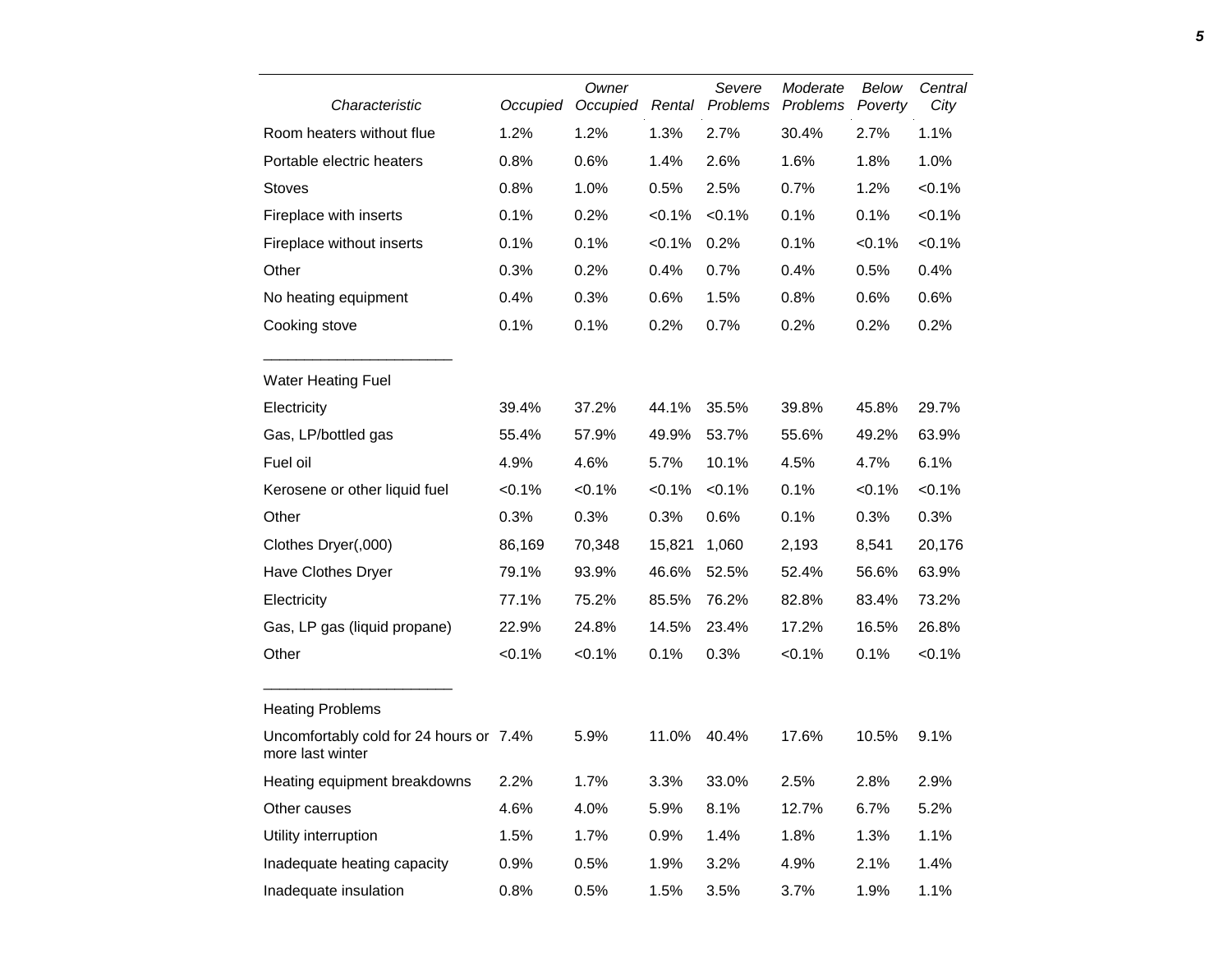| Characteristic                                | Occupied  | Owner<br>Occupied | Rental    | Severe<br>Problems | Moderate<br>Problems | Below<br>Poverty | Central<br>City |
|-----------------------------------------------|-----------|-------------------|-----------|--------------------|----------------------|------------------|-----------------|
| Cost of heating                               | 0.7%      | 0.6%              | 1.0%      | 1.4%               | 2.4%                 | 1.3%             | 0.7%            |
| Other                                         | 1.4%      | 1.1%              | 2.1%      | 2.6%               | 4.5%                 | 2.0%             | 1.9%            |
| <b>SELECTED PHYSICAL</b><br><b>PROBLEMS</b>   |           |                   |           |                    |                      |                  |                 |
| Severe Physical Problems(,000)                | 2,021     | 922               | 1,099     | 2,021              |                      | 583              | 859             |
| Severe physical problems                      | 1.9%      | 1.2%              | 3.2%      | 100%               |                      | 3.9%             | 2.7%            |
| Plumbing                                      | 1.2%      | 0.9%              | 1.9%      | 64.2%              |                      | 2.4%             | 1.7%            |
| Heating                                       | 0.6%      | 0.3%              | 1.2%      | 31.8%              |                      | 1.2%             | 0.9%            |
| Electric                                      | 0.1%      | 0.1%              | 0.1%      | 3.6%               |                      | 0.2%             | 0.1%            |
| Hallways                                      | $< 0.1\%$ | $< 0.1\%$         | $< 0.1\%$ | $< 0.1\%$          |                      | $< 0.1\%$        | $< 0.1\%$       |
| Upkeep                                        | $< 0.1\%$ | $< 0.1\%$         | 0.1%      | 2.6%               |                      | 0.2%             | 0.1%            |
| Moderate Physical Problems(,000)              | 4,188     | 1,648             | 2,540     |                    | 4,188                | 1,131            | 1,704           |
| Moderate physical problems                    | 3.8%      | 2.2%              | 7.5%      |                    | 100%                 | 7.5%             | 5.4%            |
| Plumbing                                      | 0.1%      | 0.1%              | 0.3%      |                    | 3.7%                 | 0.3%             | 0.2%            |
| Heating                                       | 1.2%      | 1.1%              | 1.2%      |                    | 30.4%                | 2.5%             | 1.0%            |
| Upkeep                                        | 1.4%      | 0.3%              | 3.9%      |                    | 36.9%                | 2.7%             | 2.3%            |
| Hallways                                      | 0.1%      | $< 0.1\%$         | 0.3%      |                    | 3.2%                 | 0.2%             | 0.3%            |
| Kitchen                                       | 1.1%      | 0.7%              | 2.0%      |                    | 29.0%                | 2.0%             | 1.7%            |
| <b>OVERALL OPINION OF</b><br><b>STRUCTURE</b> |           |                   |           |                    |                      |                  |                 |
| 1(worst)                                      | 0.5%      | 0.2%              | 1.0%      | 3.5%               | 2.5%                 | 1.4%             | 0.7%            |
| $\boldsymbol{2}$                              | 0.3%      | 0.2%              | 0.7%      | 1.4%               | 1.7%                 | 0.7%             | 0.5%            |
| 3                                             | 0.7%      | 0.3%              | 1.4%      | 2.0%               | 2.5%                 | 1.4%             | 1.0%            |
| 4                                             | 0.9%      | 0.5%              | 2.0%      | 2.9%               | 3.1%                 | 1.7%             | 1.4%            |
| $\mathbf 5$                                   | 5.3%      | 3.4%              | 9.3%      | 12.4%              | 13.2%                | 9.1%             | 6.8%            |
| 6                                             | 5.0%      | 3.7%              | 8.0%      | 8.3%               | 8.1%                 | 6.5%             | 6.2%            |